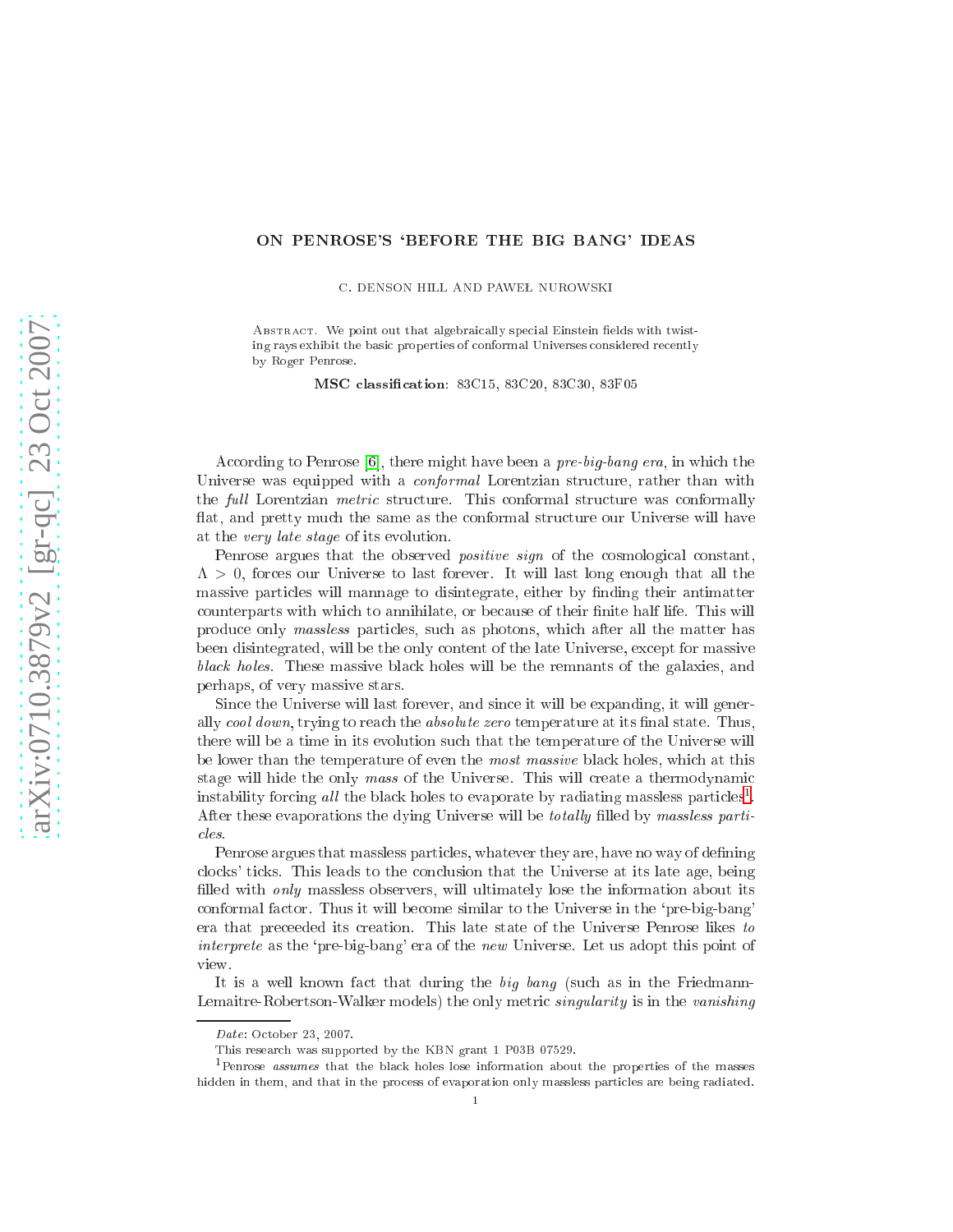of the conformal factor is allowed the complete metric metric metric perfection and  $\alpha$ (actually *conformally flat*). Another well known fact is that the *field equations* for the *massless* particles are *conformally invariant*. This shows that the massless parti
les (the observers) of the dying onformal Universe, or as we interpret it now, of the 'pre-big-bang' era of the new conformal Universe, will not feel the big bang singularity. They will happily pass through it from the dying conformal Universe to another conformally flat manifold<sup>[2](#page-1-0)</sup>. Penrose interprets this conformal object as an 'after big bang' conformal era of the new Universe. It will eventually acquire a new onformal fa
tor, and possibly some distortion (meaning non-zero Weyl), promoting this conformal remnant of the old Universe to a new Lorentzian metric Universe.

Our exact solutions of Einstein's equations, discussed below, exhibit the main features of Penrose's `before the big bang' argument. Although these solutions form a very *thin set* in all the possible Einstein metrics, and although they were obtained on *purely mathematical grounds* by the mere assumption that the corresponding spacetimes admit a *twisting congruence of null and shearfree geodesics*, it is a remarkable coincidence that the pure mathematics of Einstein's equations, imposed on such spacetimes, forces the solutions to fit to Penrose's ideas.

Let us discuss the mathematics of our solutions first. After we do it, we will indi
ate the parallels between our solutions and Penrose's Universes.

About twenty years ago we proved  $[2, 5]$  $[2, 5]$  the following

**Theorem 0.1.** Let  $(M, g)$  be a 4-dimensional Lorentzian spacetime which satisfies the Einstein equations

<span id="page-1-1"></span>(0.1) 
$$
R_{\mu\nu} = \Lambda g_{\mu\nu} + \Phi k_{\mu} k_{\nu}, \qquad \Lambda = \text{const},
$$

with  $k_{\mu}$  being a null vector tangent to a twisting congruence of null and shearfree geodesics. Then its metric q factorizes as

<span id="page-1-2"></span>(0.2) 
$$
g = \Omega^{-2} \hat{g}, \qquad \Omega = \cos(\frac{r}{2}),
$$

where  $\hat{g}$  is periodic in terms of the null cooordinate r along  $k = \partial_r$ .

More explicitly, (see [\[2,](#page-4-1) 5] and, especially, [3] for details) we showed that if g satisfies [\(0.1\)](#page-1-1), then M is a circle bundle  $\mathbb{S}^1 \to \mathcal{M} \to M$  over a 3-dimensional strictly pseudoconvex CR manifold  $(M, [(\lambda, \mu)])$ , and that

<span id="page-1-3"></span>(0.3) 
$$
\hat{g} = p^2[\mu \bar{\mu} + \lambda(\mathrm{d}r + W\mu + \bar{W}\bar{\mu} + H\lambda)],
$$

with

<span id="page-1-4"></span>(0.4) 
$$
W = iae^{-ir} + b, \quad H = \frac{n}{p^4}e^{2ir} + \frac{\bar{n}}{p^4}e^{-2ir} + qe^{ir} + \bar{q}e^{-ir} + h.
$$

Here  $\lambda$  (real) and  $\mu$  (complex) are 1-forms on M such that  $k\perp\lambda = k\perp\mu = 0$ ,  $k\Box d\lambda = k\Box d\mu = 0, \ \lambda \wedge \mu \wedge \bar{\mu} \neq 0$  and, as a result of the Einstein equations  $(0.1)$ , the functions  $a, b, n, q$  (complex) and p, h (real) are *independent* of the null

<span id="page-1-0"></span><sup>&</sup>lt;sup>2</sup>It should be noted that this passage is only possible *conformally*. In the full Lorentzian metric of the old Universe, the process of expansion will last *infinitely long*. But after conformal rescaling, this proces takes *finite time*, and enables us to speculate what will be after.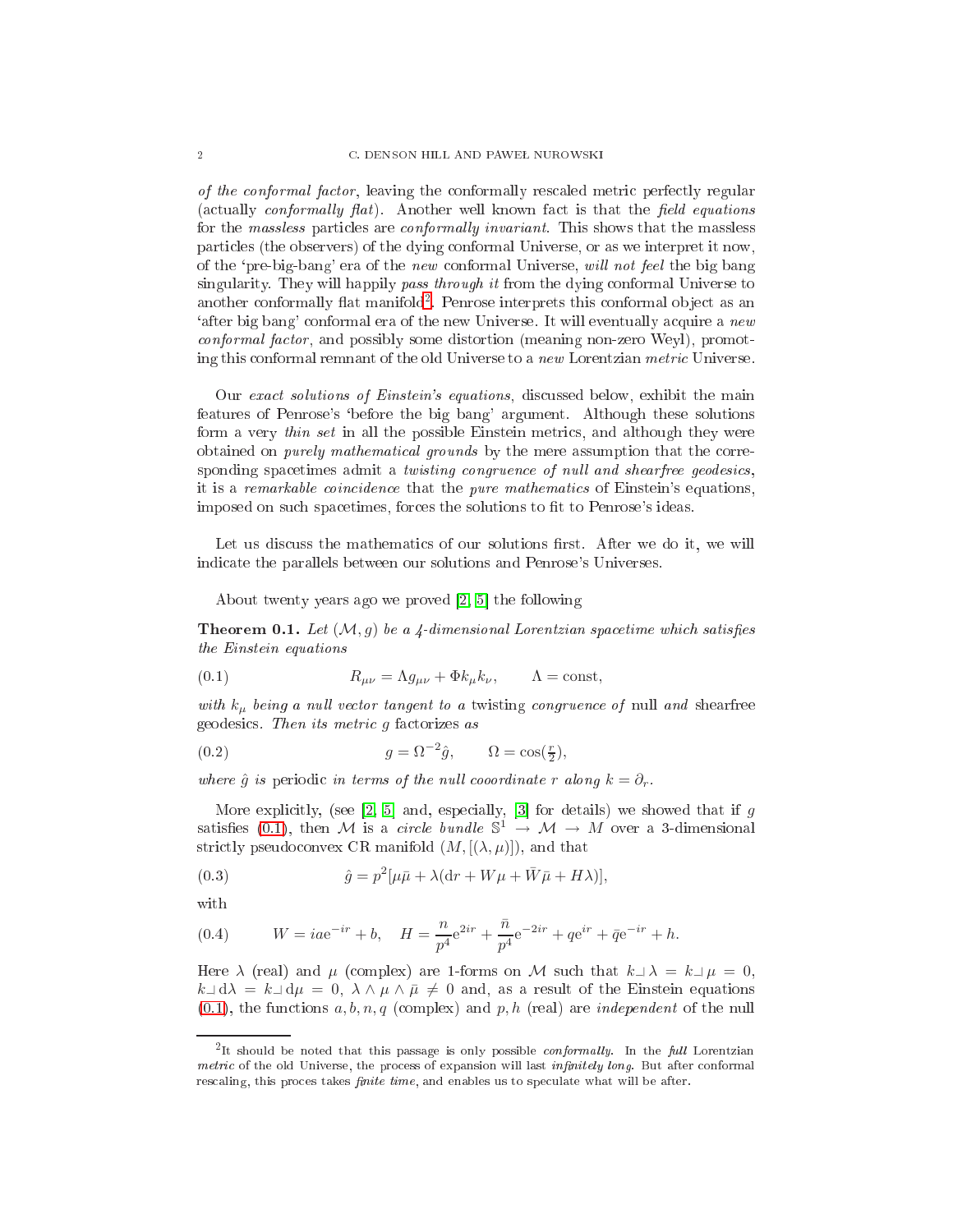coordinate r:  $a_r = b_r = n_r = q_r = p_r = h_r = 0$ . A part of the Einstein equations in  $(0.1)$  can be explicitly integrated, obtaining:

<span id="page-2-2"></span>
$$
a = c + 2\partial \log p
$$
  
\n
$$
b = ic + 2i\partial \log p
$$
  
\n
$$
q = \frac{3n + \bar{n}}{p^4} + \frac{2}{3}\Lambda p^2 + \frac{2\partial p\bar{\partial}p - p(\partial \bar{\partial}p + \bar{\partial}\partial p)}{2p^2} - \frac{i}{2}\partial_0 \log p - \bar{\partial}c
$$
  
\n
$$
h = 3\frac{n + \bar{n}}{p^4} + 2\Lambda p^2 + \frac{2\partial p\bar{\partial}p - p(\partial \bar{\partial}p + \bar{\partial}\partial p)}{p^2} - \bar{\partial}c - \partial \bar{c}.
$$

Here the r-independent complex function  $c$  is defined via

<span id="page-2-1"></span>(0.6) 
$$
d\mu = 0, \qquad d\bar{\mu} = 0,
$$

$$
d\lambda = i\mu \wedge \bar{\mu} + (c\mu + \bar{c}\bar{\mu}) \wedge \lambda,
$$

and the operators  $(\partial_0, \partial, \overline{\partial})$  are vector fields on M, which are algebraic dual to the coframe  $(\lambda, \mu, \bar{\mu})$  on the CR manifold M. Note that the function c is defined uniquely, once a CR manifold  $(M, [(\lambda, \mu)])$  has been chosen, and thus is considered as a known function in the process of solving  $(0.1)$ .

The remaining Einstein equations in [\(0.1\)](#page-1-1) redu
e to a system of two PDEs on M, for the functions n and p, which are the only unknowns. These PDEs are:

<span id="page-2-0"></span>
$$
(0.7) \qquad \partial n + 3cn = 0,
$$

(0.8) 
$$
[\partial \bar{\partial} + \bar{\partial} \partial + \bar{c} \partial + c \bar{\partial} + \frac{1}{2} c \bar{c} + \frac{3}{4} (\partial \bar{c} + \bar{\partial} c) ] p = \frac{n + \bar{n}}{p^3} + \frac{2}{3} \Lambda p^3.
$$

These are the only equations which need to be solved in order to make  $g$  satisfy  $(0.1)$ . Once these equations are solved, the Einstein metric g has an energy momentum tensor describing the 'pure radiation' of a mixture of massless particles, moving with the speed of light along the null direction  $k$ , in a spacetime with cosmological constant  $\Lambda$ . The spacetime is algebraically special; the Weyl spin coefficients  $\Psi_0, \Psi_1, \Psi_2$  being  $\Psi_0 = \Psi_1 = 0, \Psi_2 = \frac{(1 + e^{i r})^3}{2p^6} n$ .

Note that at  $r = \pm \pi$ , where the *conformal factor*  $\Omega$  for g becomes zero, the Weyl coefficient  $\Psi_2$  vanishes,

$$
\Psi_2(\pm \pi) = 0.
$$

Although the formulae for  $\Psi_3$  and  $\Psi_4$  are quite complicated, they also share this property, i.e.

$$
\Psi_3(\pm \pi) = \Psi_4(\pm \pi) = 0.
$$

The above quoted result enables us to interpret the  $r = \pm \pi$  hypersurfaces as the respective scris  $\mathcal{I}^{\pm}$  of the spacetime  $(\mathcal{M}, g)$ . The Weyl tensor is conformally flat there:  $\Psi_{\mu}(\pm \pi) = 0$  for all  $\mu = 0, 1, 2, 3, 4$ .

Since the conformally rescaled spacetime  $(M, \hat{g})$  is *periodic* and *regular* in r, it gives a full-Einstein-theory realization of Penrose's idea  $[6]$  that there was a 'before the big bang era' of the Universe.

In this ontext the following remarks are in order:

• To be in accordance with current observations, we concentrate on those solutions  $(0.2)$ - $(0.3)$  of the Einstein equations  $(0.1)$  which have *positive* cosmological constant  $\Lambda > 0$ .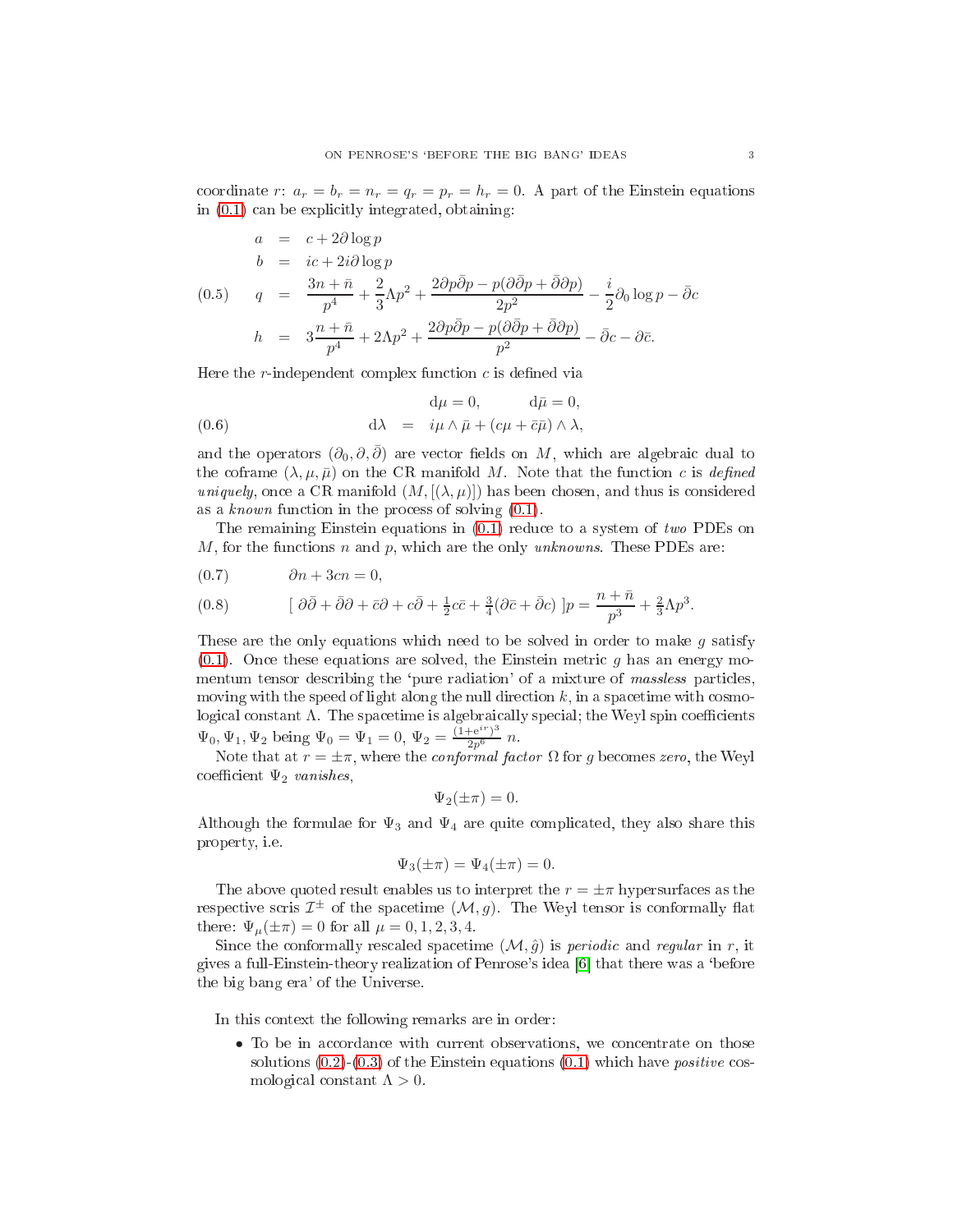- It is known ([8], p. 353) that every solution of Einstein's equations  $(0.1)$ with  $\Lambda > 0$  has *spacelike* scris  $\mathcal{I}^{\pm}$ . Thus, restricting to  $\Lambda > 0$ , we know that our scris  $\mathcal{I}^{\pm}$  at  $r = \pm \pi$  are spacelike.
- Moreover the scris are *conformally flat*, and therefore can be identified with the respective surfaces of the big bang  $(r = -\pi)$  and the surface of the conformal infinity in the future  $(r = \pi)$ .
- The Universes corresponding to our solutions are either *empty* ( $\Phi = 0$ ), or are filled with a dust of massless particles  $(\Phi > 0)$  moving with the speed of light along k.
- Since going from the 'big bang' to the 'infinity in the future' corresponds to a passage from  $r = -\pi$  to  $r = \pi$ , and since the conformal metric  $\hat{q}$  is *periodic* in  $r$ , we see that our *conformal* solutions are repetitive in the  $r$ variable.
- Thus our solutions give conformal Universes which periodically reproduce themselves, and smoothly pass through the 'big bang' and the 'future infinity'.

To be more explicit we discuss the following example<sup>[3](#page-3-0)</sup> which is a solution to our equations  $(0.7)-(0.8)$  $(0.7)-(0.8)$  $(0.7)-(0.8)$ .

We choose the CR manifold  $(M, [(\lambda, \mu)])$  to be the Heisenberg group CR manifold. This may be represented by the 1-forms  $\lambda = du + \frac{i}{2}(\bar{z}dz - zd\bar{z})$  and  $\mu = dz$ . Here  $(u, z, \bar{z})$  are the standard coordinates on the Heisenberg group (u is real, z is omplex).

Obviously  $d\mu = 0$  and  $d\lambda = i\mu \wedge \bar{\mu}$ , so that the function c in [\(0.6\)](#page-2-1) is  $c \equiv 0$ . This immediately leads to a solution for [\(0.7\)](#page-2-0)-[\(0.8\)](#page-2-0). Indeed: take  $n = const \in \mathbb{C}$ and  $p = 1$ , then equation [\(0.7\)](#page-2-0) is automatically satisfied, and equation [\(0.8\)](#page-2-0) gives  $\Lambda = -\frac{3}{2}(n+\bar{n})$ . Thus we take  $n = -\frac{1}{3}\Lambda + im = const$ ,  $\Lambda, m \in \mathbb{R}$ . This leads to the onformal metric metric metric metric metallisis on the control of the control of the control of the control of

$$
\hat{g} = 2\cos^2(\frac{r}{2})g = 2dzd\bar{z} + 2\lambda\Big(dr - 2\big(2m(1 + \cos r)\sin r + \frac{\Lambda}{3}\big(2\cos r + \cos 2r\big)\big)\lambda\Big),\,
$$

with  $\lambda = du + \frac{i}{2}(\bar{z}dz - zd\bar{z})$ , and the *physical metric g* satisfying all the equations  $(0.1)$ . Actually, the physical metric satisfies more: It is a solution to the Einstein equations  $R_{\mu\nu} = \Lambda g_{\mu\nu}$ , thus  $\Phi = 0$ . Its Weyl tensor has  $\Psi_0 = \Psi_1 = \Psi_3 = \Psi_4 = 0$ everywhere, with the only nonvanishing Weyl coefficient  $\Psi_2 = -\frac{1}{3}(1 + e^{ir})^3(\Lambda 3im$ ). This means that the metric corresponding to this solution is of Petrov type D everywhere, except along the scris,  $r = \pm \pi$ , where it is conformally flat<sup>[4](#page-3-1)</sup>. Restricting to  $\Lambda > 0$  we get a 2-parameter family of solutions with spacelike scris, which has a periodic conformal metric  $\hat{g}$ . This, in addition to being periodic in r,

<span id="page-3-0"></span><sup>3</sup>Note that among our solutions there are many interesting, well known, solutions of Einstein's field equations. Actually our metrics include all *algebraically special* vacuums and the aligned pure radiation gravitational fields. Thus, our solutions include for example the celebrated *rotating* bla
k hole solution of Kerr. This solution, however, is beyond the lass of solutions relevant for Penrose's ideas since it has  $\Lambda = 0$  (and  $\Phi = 0$ ).

<span id="page-3-1"></span> $^4{\rm This}$  solution  $g$  is the classical Taub-NUT solution with cosmological constant[\[1,](#page-4-5) 9]. It includes the Taub-NUT ( $\Lambda = 0$ ) solution [4] as a special case. When  $m = 0$  the solution is a vacuum metric with a cosmological constant, which has two Robinson congruences [7] as two distinct principal null dier
tions.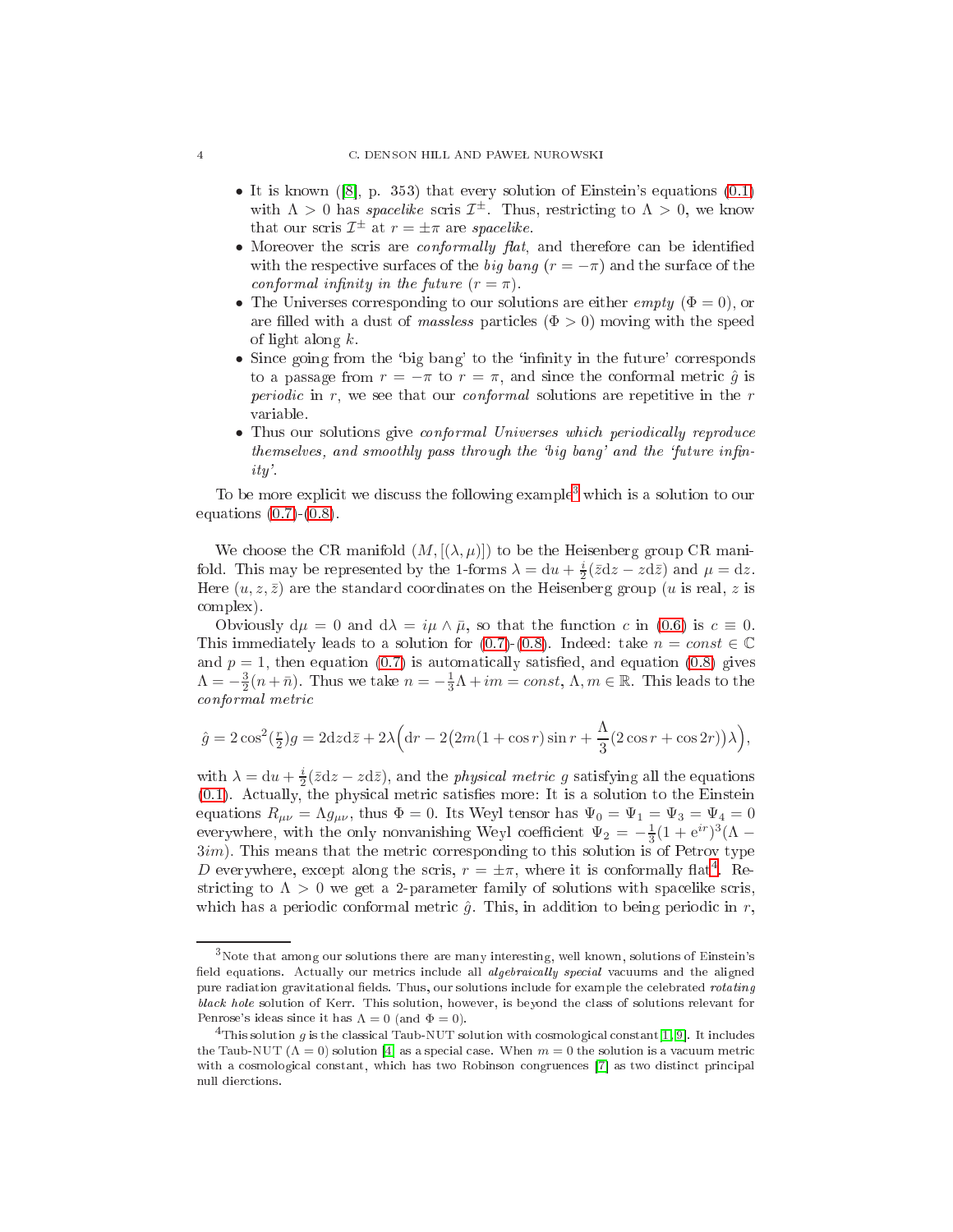is regular everywhere on any hypersurfa
e transversal to k.

As a more complicated example we take a CR structure parameterized by coordinates  $(x, y, u)$  and represented by forms

$$
\lambda = -\frac{2}{f'(y)} \Big( \mathrm{d}u + f(y) \mathrm{d}x \Big), \qquad \mu = \mathrm{d}x + i \mathrm{d}y.
$$

It has  $c = \frac{if''(y)}{2f'(y)}$  $\frac{y_1(y)}{2f'(y)}$ . Then assuming that  $p = p(y)$  and  $n = n(y)$ , we immediately get the following solution for equation [\(0.7\)](#page-2-0):

$$
n = f'(y)^3 m, \qquad m = \text{const} \in \mathbb{C}.
$$

Having this, the only remaining Einstein equation to be solved is [\(0.8\)](#page-2-0). It is equivalent to an ODE:

$$
\frac{9}{4}pf'f''' + 3p'f'f'' - 3pf''^{2} - 3p''f'^{2} + 4\Lambda p^{3}f'^{2} + 6(m + \bar{m})f'^{5}p^{-3} = 0,
$$

for the functions  $p = p(y)$  and  $f = f(y)$ . Since this is a *single* ODE for two real functions of one real variable  $y$ , one can use one of these functions to arrange the energy  $\Phi$  of the corresponding pure radiation to be nonegative for positive  $\Lambda$ .

We believe that many more solutions with appealing physical properties may be found in our class, the main reason being that the class consists of all (known and unknown) algebraically special solutions with twisting rays.

We close the paper with the following mathematical comment.

It is interesting to give an interpretation to the only nontrivial Einstein equation [\(0.8\)](#page-2-0). If one considers the metric  $\tilde{g} = \sec^2(\frac{r}{2})\hat{g}$ , with  $\hat{g}$  as in [\(0.3\)](#page-1-3), and functions  $W, H$  as in [\(0.4\)](#page-1-4)-[\(0.5\)](#page-2-2), then the equation [\(0.8\)](#page-2-0) is the Yamabe equation (see e.g. [8], p. 332) saying that the rescaled metric  $g = p^2 \tilde{g}$  has constant Ricci scalar  $R = 4\Lambda$ .

## **REFERENCES**

- <span id="page-4-5"></span><span id="page-4-1"></span>[1] Carter B (1968) A new family of Einstein spaces  $Phys. Lett. A 26, 399-$
- [2] Lewandowski J, Nurowski P (1990) Algebraically special twisting gravitational fields and CR stru
tures, Class. Q. Grav. 7 309-328
- <span id="page-4-3"></span>[3] Hill C D, Lewandowski J, Nurowski P (2007) Einstein equations and the embedding of 3dimensional CR manifolds, submited for publication, arXiv:math.DG/0709.3660
- <span id="page-4-7"></span>[4] Newman E T, Tamburino L A, Unti T (1963) Empty-space generalization of the Schwarzschild metri Journ. Math. Phys. 4, 1467-
- <span id="page-4-2"></span>[5] Nurowski P (1993) "Einstein equations and Cauchy-Riemann geometry" PhD Thesis, International S
hool for Advan
ed Studies, Trieste, also avaliable at www.fuw.edu.pl/∼nurowski/publika
je.html
- <span id="page-4-0"></span>[6] Penrose R (2005) Before the Big Bang? A new perspective on the Weyl curvature hypothesis, [http://www.newton.
am.a
.uk/webseminars/pg+ws/2005/gmr/gmrw04/1107/penrose/](http://www.newton.cam.ac.uk/webseminars/pg+ws/2005/gmr/gmrw04/1107/penrose/)
- <span id="page-4-8"></span>[7] Penrose R (1987) On the origins of twistor theory, in Gravitation and geometry, Trautman A, Rindler W (eds), Bibliopolis, Napoli
- <span id="page-4-6"></span><span id="page-4-4"></span>Penrose R, Rindler W (1986) Spinors and spacetime vol. 2, Cambridge University Press
- [9] Plebański J F, Demiański M (1976) Rotating, charged and uniformly accelerated mass in general relativity, Ann. Phys. USA 98, 98-